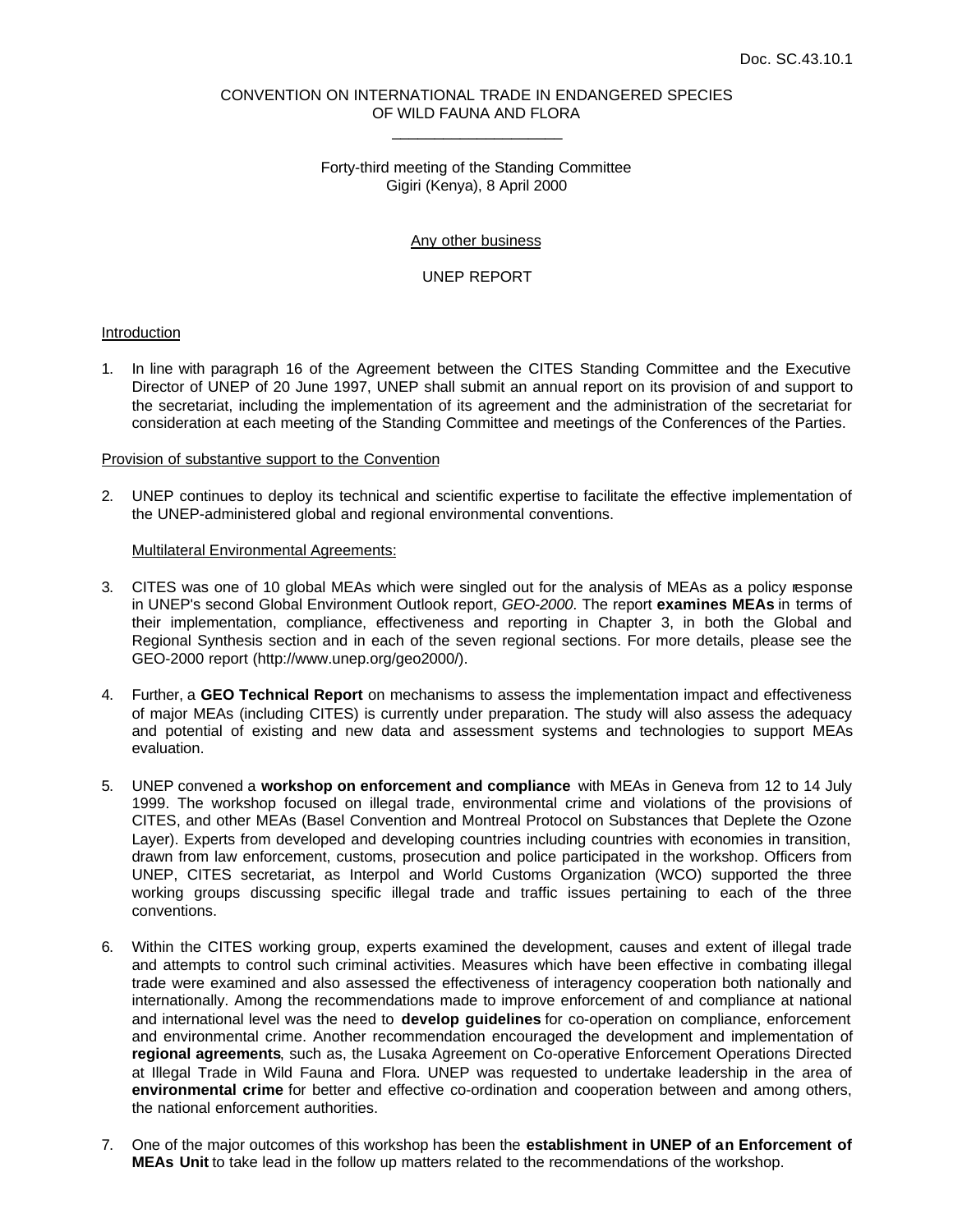- 8. During this workshop, UNEP as requested, has established a **database of names and full addresses of national enforcement focal points/persons** on the enforcement and compliance with MEAs including CITES. The list (last updated on 18 January 2000) will be updated regularly and distributed to governments and convention secretariats such as CITES to allow their co-operation in the field of e4nforcement of MEAs.
- 9. The Working Group of Experts on Compliance and Enforcement held its first preparatory session to develop **guidelines on enforcement and compliance** with MEAs in Geneva from 13 to 15 December 1999. The CITES Secretariat is also a participant in the Working Group. The outcome of the Working Group is being shared widely with the experts and governments to solicit their views and comments which will be complied and synthesized by UNEP and a revised document issued for further review and discussion during the next meeting scheduled for May 2000.

# Protected Areas

10. UNEP/WCMC/IUCN, in consultation with FAO and UNESCO, are in a preparatory process to work out **a methodology and workplan to revise the UN List of Protected Areas** to satisfy the needs of relevant biodiversity related conventions (including CITES), and to promote synergy on information sharing and reporting.

# Lusaka Agreement

- 11. The Lusaka Agreement on Co-operative Enforcement Operations Directed at Illegal Trade in Wild Fauna and Flora (Lusaka Agreement), held its **second Governing Council of the Parties to the Agreement** during March 1999 at the Kenya Wildlife Service, Nairobi, Kenya. This second Council meeting calls for closer co-operation of the Lusaka Agreement with CITES. Noting that the Lusaka Agreement is the only regional wildlife law enforcement instrument presently existing, the interim secretariat was requested to draw CITES attention to Resolution Conference 9.8 (Rev.) of CITES which directs CITES to utilize funds to assist in the development and implementation of the regional law-enforcement agreements. No firm assistance has yet been provided due to lack of adequate resources. The interim secretariat is in constant consultation with CITES on how this decision could effectively be implemented.
- 12. The Bureau of the second Council (members: Zambia, Kenya and Tanzania), met in Nairobi, Kenya on 15 May 1999 to **appoint seconded field officers** of the Task Force. Consequently, the Bureau appointed a Director, an Intelligence Officer and some field officers. With these appointments, the **Task Force began its activities** officially on 1 June 1999 at KWS. To expedite the establishment of the Lusaka Agreement Task Force, **UNEP contributed US\$ 35,000 to support the purchase of the essential equipment** required for its activities and operations.
- 13. The third Council meeting will be held at the seat of the Task Force headquarters, Kenya Wildlife Service sometime in July 2000.

Promoting interlinkages of environmental issues addressed in regional/global MEA's

- 14. UNEP's Governing Council, at its twentieth session, took a decision on the promotion of **inter-linkages among global environmental issues and human needs** (Decision 20/28). Pursuant to this decision, UNEP convened three meetings on "inter-linkages":
	- a) UNEP convened the 2nd **meeting of Regional Seas Conventions and Action Plans** in The Hague, from 5-8 July 1999. One of the main objectives of this meeting was to strengthen the linkages between regional Seas Conventions and Action Plans with global conventions and agreements. Amongst numerous recommendations, The meeting recommended that collaboration between CITES and the Regional Seas Conventions and Action plans should be strengthened, especially for those conventions and action plans which manage specially protected areas and wildlife protocols. UNEP and CITES were requested to collaborate on the preparation of a proposal to this effect. In this context, the Caribbean Regional Seas Coordinating Unit offered to house the regional office of the CITES Secretariat in Jamaica Kingston.
	- b) The **Consultative Meeting on Collaboration Among Multilateral Environmental Conventions**, from 25-26 October 1999: This meeting brought together the representatives of Secretariats of selected global and regional MEAs and the chairs of the subsidiary scientific and technical bodies of those MEAs to brainstorm on possible areas of collaboration and issues of common interest. The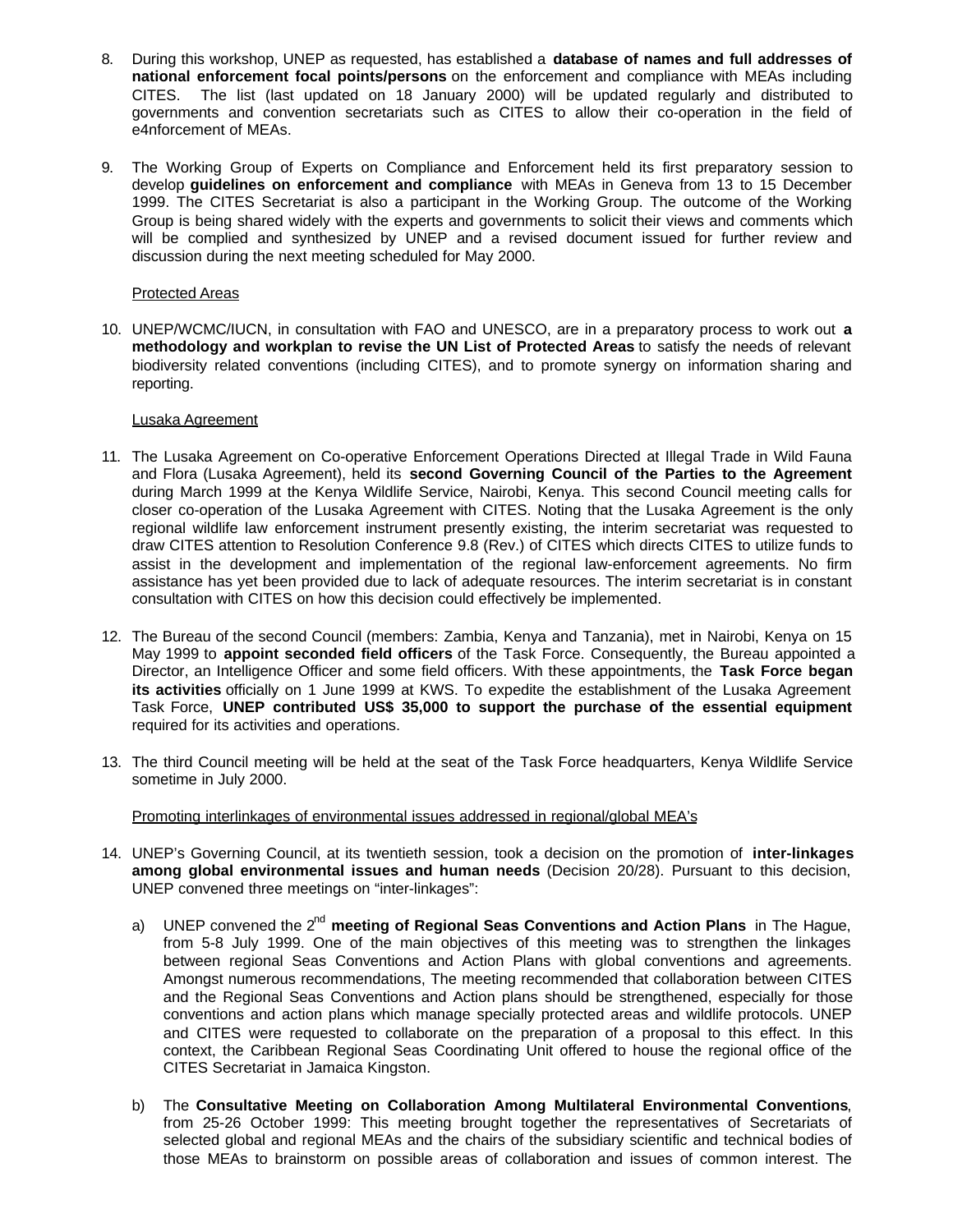meeting also discussed the modalities for collaboration. The main conclusions of the meeting were that consultative dialogue was necessary for enhancing collaboration and identifying issues of common interest and that the process started by this meeting could be moved forward as a platform for consultations, especially at an informal level. At the same time, it should be ensured that the process adds value to the on-going collaboration and cooperation between and among several conventions. Collaboration would be required at different levels of institutional structure of conventions and implementation of conventions. The need for coordination at the national level was emphasized. Some examples of areas of common interest identified include: trade; legal principles and nomenclatures; capacity building and training; application of indigenous knowledge; harmonizing national reporting.

Progress is being made on the issue of harmonization of national reporting to MEAs. Following a study and a workshop conducted by WCMC on behalf of UNEP biodiversity-related conventions, the fifth meeting of SBSTTA has made a strong recommendation to CBD COP-5 entitled "Establishment of guidelines for the second national reports, including incentive measures" (SUBSTTA-5 Recommendation V/13 in document UNEP/CBD/SBSTTA/5/14).

- c) Meeting to **Assess the Need for a Second Inter-Linkages** Assessment, on 26th October 1999: This meeting also involved the secretariats and the scientific and technical subsidiary bodies of MEAs. The meeting discussed whether there was a scientific/policy justification to prepare a second inter-linkages assessment report as a follow-up to the first inter-linkages report entitled, "Protecting Our Planet, Securing Our Future: Linkages between Global Environmental Issues and Human Needs" (published by NASA, UNEP and the World Bank in 1998). The general conclusion of the meeting was that a second inter-linkages assessment would be useful if scoped correctly, i.e., it would need to be focussed, lead to practical outcomes and complement other ongoing assessment activities. There was strong support among the participants for: (i) regional assessment with both a development and an ecosystem-biome focus; and (ii) the development of methodological tools to assist in the implementation of appropriate activities. There was a general support for focusing on Africa, given the current UN focus on Africa, the continent's vulnerability to the impacts of environmental degradation, and numerous regional challenges e.g., water resource management. Africa is a continent with significant development challenges, contains a wide range of important managed and natural ecological systems that are under threat (hence key issues associated with land degradation, biodiversity, endangered species, wetlands, etc.), and is the continent most vulnerable to the impact of climate change.
- 15. It was also concluded that the second inter-linkages assessment could be carried out as a discrete component of the Millennium Assessment of Global Ecosystems involving the major UN and other international bodies and conventions.
- 16. Technical and scientific assessments in the area of biodiversity are crucial and critical for establishing the status and trends of biodiversity and identification of emerging issues as well as reviewing the programmes of work and the impact of measures taken (or to be taken under various MEAs and/or organizations.)
- 17. More information on linkages and support to conventions can be found in documents UNEP/GC.20/17 and UNEP/GC.20.16

### Procedures on relations between UNEP and UNEP-administered Conventions

18. In order to facilitate programmatic implementation, cooperation and expeditious attention to administrative matters, UNEP will develop a streamlined **process for consultation and cooperation between UNEP and UNEP-administered conventions** and ensure that procedures are clarified and systematized. The DEC will undertake due consultations in order to develop a document that will address the various issues of relevance.

### Biomarkers for monitoring illegal trade

19. The Scientific and Technical Advisory Panel (STAP) of the GEF, for which UNEP provides the secretariat, has been exploring the use of ''**biomarkers**'' to monitor illegal trade in endangered species across borders. The potential for testing the use of biomarkers to support the objectives of CITES needs to be further explored with the possibility of testing the use of biomarkers at key sites.